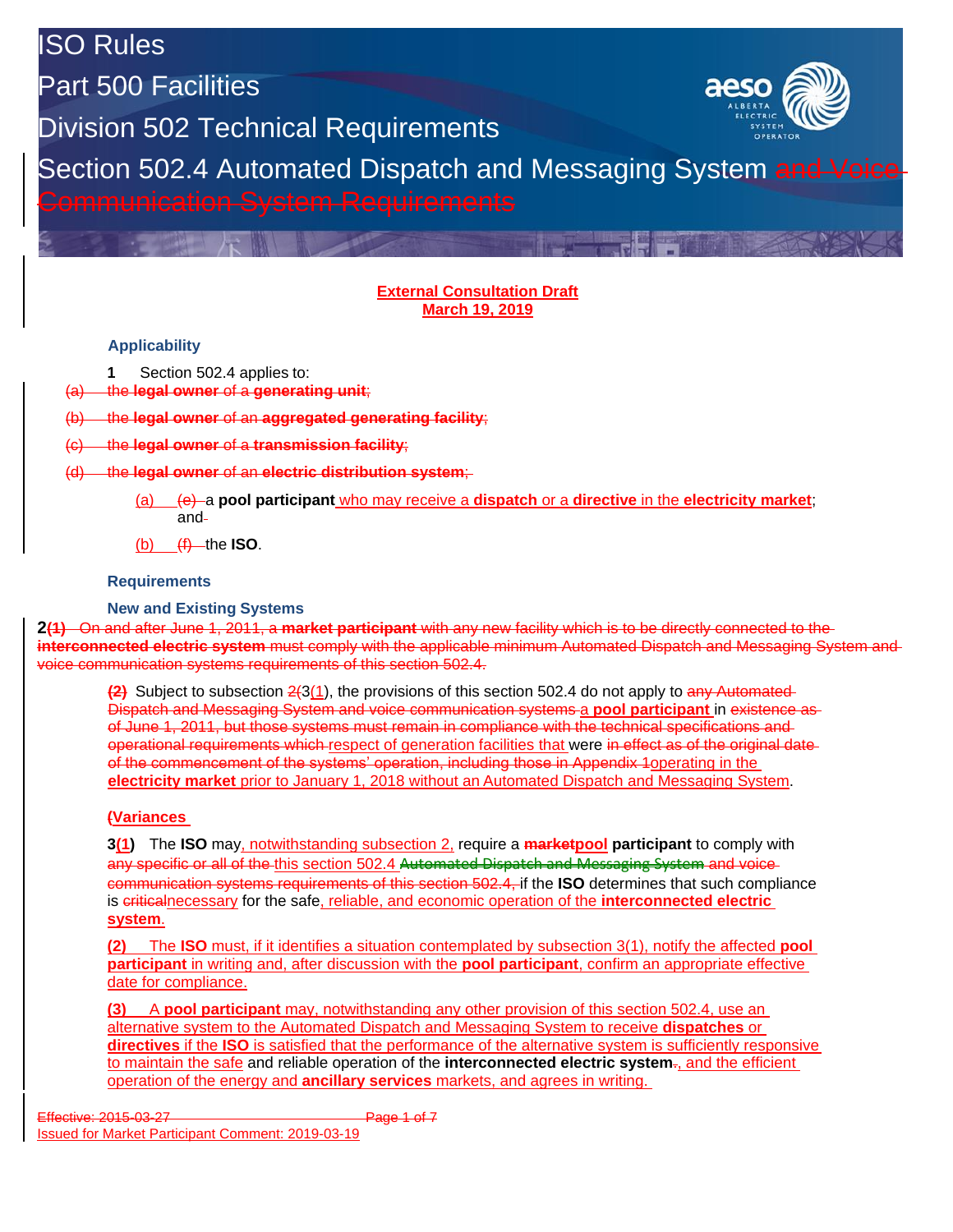## SO Rules Part 500 Facilities



## Division 502 Technical Requirements

Section 502.4 Automated Dispatch and Messaging

### System and Voice Communication System Requirement

<u>Automated Dispatch and Messaging System(</u>4) ——A market participant in a subcategory<br>identified in subsection 1 with a facility that has multiple control rooms must ensure that each **Automated Dispatch and Messaging System(4) A market participant in a subcategory control room is in compliance with the applicable**

**Part of Tart Facilities in Francisc Configures with the applicable**<br>A pool participant must have an Automated Dispatch and Messaging System and voice communication systems requirements of this section 502.4.

requirements or this section ooz.-+-<br>**(5)** The **ISO** must have Automated Dispatch and Messaging System and voice communication systems in its coordination centre and other back up locations to exchange communications with the control room of any **market participant** that is<br>required to comply with the provisions of this section 502.4. required to comply with the provisions of this section 502.4.

### **Successor to Prior Requirements**

**3 Subject to subsection 2, this section 502.4 succeeds the** *Operational Voice Communications Standard* **in effect as of September 7, 2005, and** at each location at which the **prior standardpool participant** may receive a **dispatch** or **any drafts of it no longer will be in force and effect as of June 1, 2011**a **directive** from the **electricity market**.

#### **Systems Availability and Maintenance Requirements**

### **4(1)** All**5** A **pool participant** must use **good electric industy practice** to:

(a) continuously operate its Automated Dispatch and Messaging system and voicecommunication systems under this section 502.4 must be continuously operational twenty four (24) System all hours aof the **day**, seven (7) **days** a week.; and

**(2)** Those systems must be maintainedmaintain and serviced generally in accordance with **good electric industry practice** to ensure they are continuously operational.

### **Dedicated Primary Direct Access Telephone and Cell Phone Connections**

**5(1)** If there is a requirement under this section 502.4 for one (1) or more primary direct access telephone connections to the **ISO** coordination centre from a **market participant** control room, then the connection must be dedicated for the exclusive use of the **ISO** and the **market participant**, and must not be degraded by any other communication or data transfer activities if there is any shared equipment or functionality associated with the connection.

**(2)** Each primary direct access telephone connection must be dedicated to the specific applicable operational function in the **ISO** coordination centre.

**(3)** Each primary direct access telephone number must be a primary number with automatic forwarding to another number if the primary number is busy or otherwise not available, and the use of voice mail is prohibited.

**(4)** Cell phone service may be used as a primary direct access telephone connection if it satisfies the requirements of subsections 4 and 5.

#### **Mobile Satellite Telephone Service**

**6(1)** If there is a requirement under this section 502.4 for mobile satellite network telephone service to the **ISO** from a **market participant**, then the service must be commercially available for one-to-one communications with the **ISO**.

**(2)** If there is a requirement for such service to be available for **dispatch** purposes, then the service must allow for multiple party communications, including those between the **ISO** and the **market participant**.

### **Specific Requirements**

**7** The more specific systems requirements are as set out in the following Table 1:

Blackline Issued for Stakeholder Consultation: Page2 of 8

2019-03-19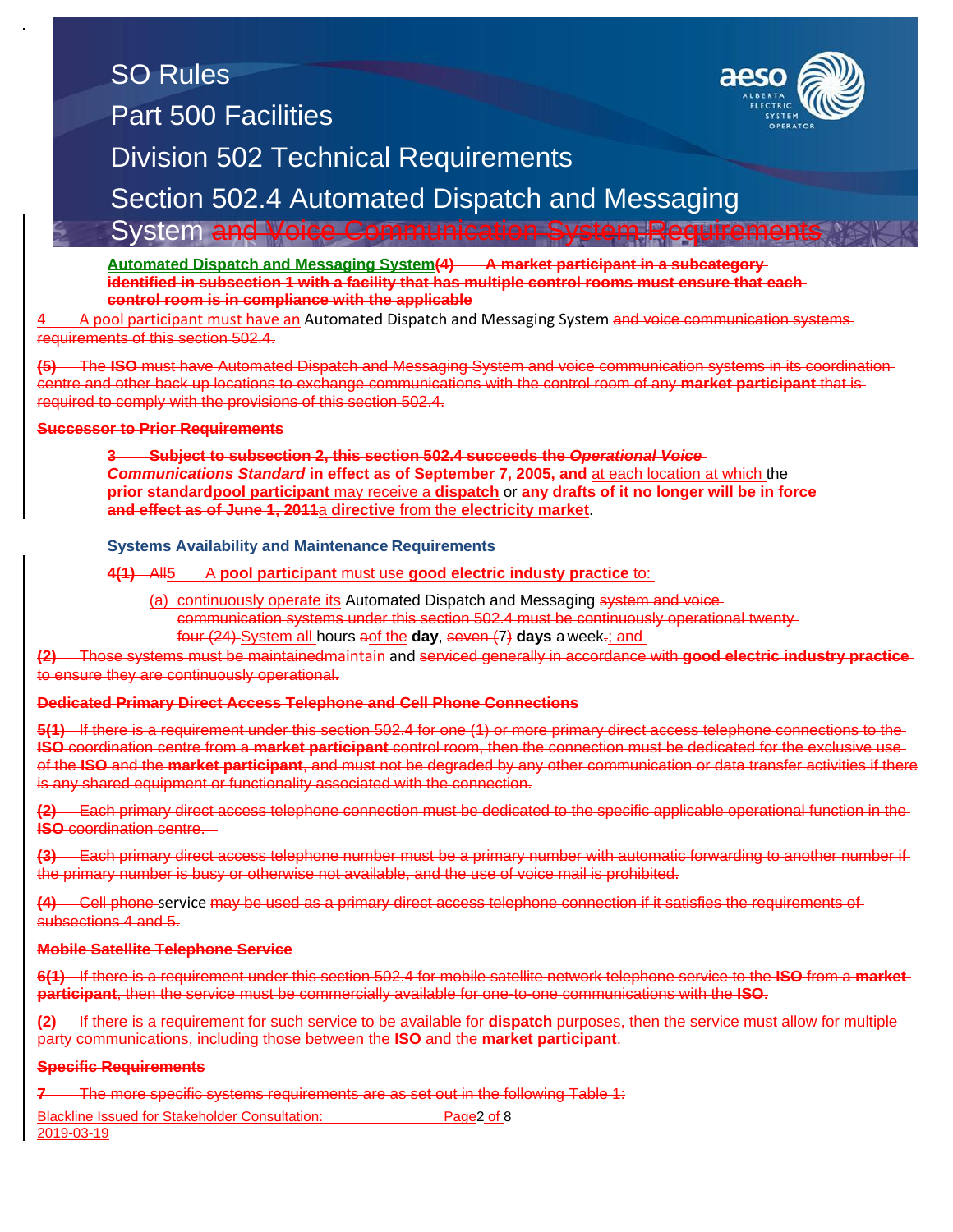| <b>SO Rules</b><br>aeso<br><b>Part 500 Facilities</b><br><b>Division 502 Technical Requirements</b><br>Section 502.4 Automated Dispatch and Messaging<br><b>System and Voice Communication System Requiremer</b><br>Table 1<br>(b) each of its Automated Dispatch and Messaging System-and Voice Communication-<br><b>Systems Requirements.</b> |                                                                                                                                                                                                                                                                                        |                                                                                                                                                                                                                                                                                    |  |  |
|-------------------------------------------------------------------------------------------------------------------------------------------------------------------------------------------------------------------------------------------------------------------------------------------------------------------------------------------------|----------------------------------------------------------------------------------------------------------------------------------------------------------------------------------------------------------------------------------------------------------------------------------------|------------------------------------------------------------------------------------------------------------------------------------------------------------------------------------------------------------------------------------------------------------------------------------|--|--|
| A. Market Participant<br><b>Subcategory</b>                                                                                                                                                                                                                                                                                                     | <b>B. Primary Requirements</b>                                                                                                                                                                                                                                                         | <b>C. Emergency and Backup Requirements</b>                                                                                                                                                                                                                                        |  |  |
| 1. A pool participant who may-<br>receive an energy market-<br>dispatch or a directive.                                                                                                                                                                                                                                                         | <b>1. Automated Dispatch and-</b><br>Messaging System; plus-<br>2. A commercial service with a<br>primary direct access telephone-<br>connection from the control room<br>to the <b>ISO</b> coordination centre.                                                                       | None required.                                                                                                                                                                                                                                                                     |  |  |
| 2. A pool participant who may-<br>receive an ancillary service-<br>dispatch or a directive.                                                                                                                                                                                                                                                     | <b>1. Automated Dispatch and-</b><br><b>Messaging System; plus-</b><br>2. A commercial service with a<br>primary direct access telephone-<br>connection from the control room-<br>to the ISO coordination centre.<br>with the service having mute and<br>conference call capabilities. | One of the following additional services connecting<br>from the control room to the <b>ISO</b> coordination centre:<br>1. A mobile satellite network telephone and dispatch-<br>service;<br>2. A back up direct access telephone connection; or<br>3. A utility orderwire service. |  |  |
| 3. A legal owner of a<br>generating unit or aggregated<br>generating facilities<br>connecting to the<br>interconnected electric<br>system at a voltage of less than<br>or equal to 25kV.                                                                                                                                                        | 1. A commercial service with a<br>primary direct access telephone-<br>connection from the control room-<br>to the <b>ISO</b> coordination centre.                                                                                                                                      | None required.                                                                                                                                                                                                                                                                     |  |  |
| 4. A legal owner of a<br>generating unit or aggregated<br>generating facilities<br>connecting to the<br>interconnected electric<br>system at a voltage of greater-<br>than 25kV where the<br>aggregated electric energy-<br>output at the point of connection<br>is less than 50 MW.                                                            | 1. A commercial service with a<br>primary direct access telephone-<br>connection from the control room-<br>to the <b>ISO</b> coordination centre.                                                                                                                                      | A back up direct access telephone connection from-<br>the control room to the <b>ISO</b> coordination centre.                                                                                                                                                                      |  |  |
| 5. A legal owner of a<br>generating unit or aggregated<br>generating facilities<br>connecting to the<br>interconnected electric<br><b>Blackline Issued for Stakeholder Consultation:</b>                                                                                                                                                        | 1. A commercial service with a<br>primary direct access telephone-<br>connection from the control room-<br>to the ISO coordination centre,<br>with the telephone having mute-<br>Page3 of 8                                                                                            | One of the following additional services connecting<br>from the control room:<br>1. A direct access telephone connection to the control-<br>room of the legal owner of the transmission facility-<br>providing the interconnected electric system-                                 |  |  |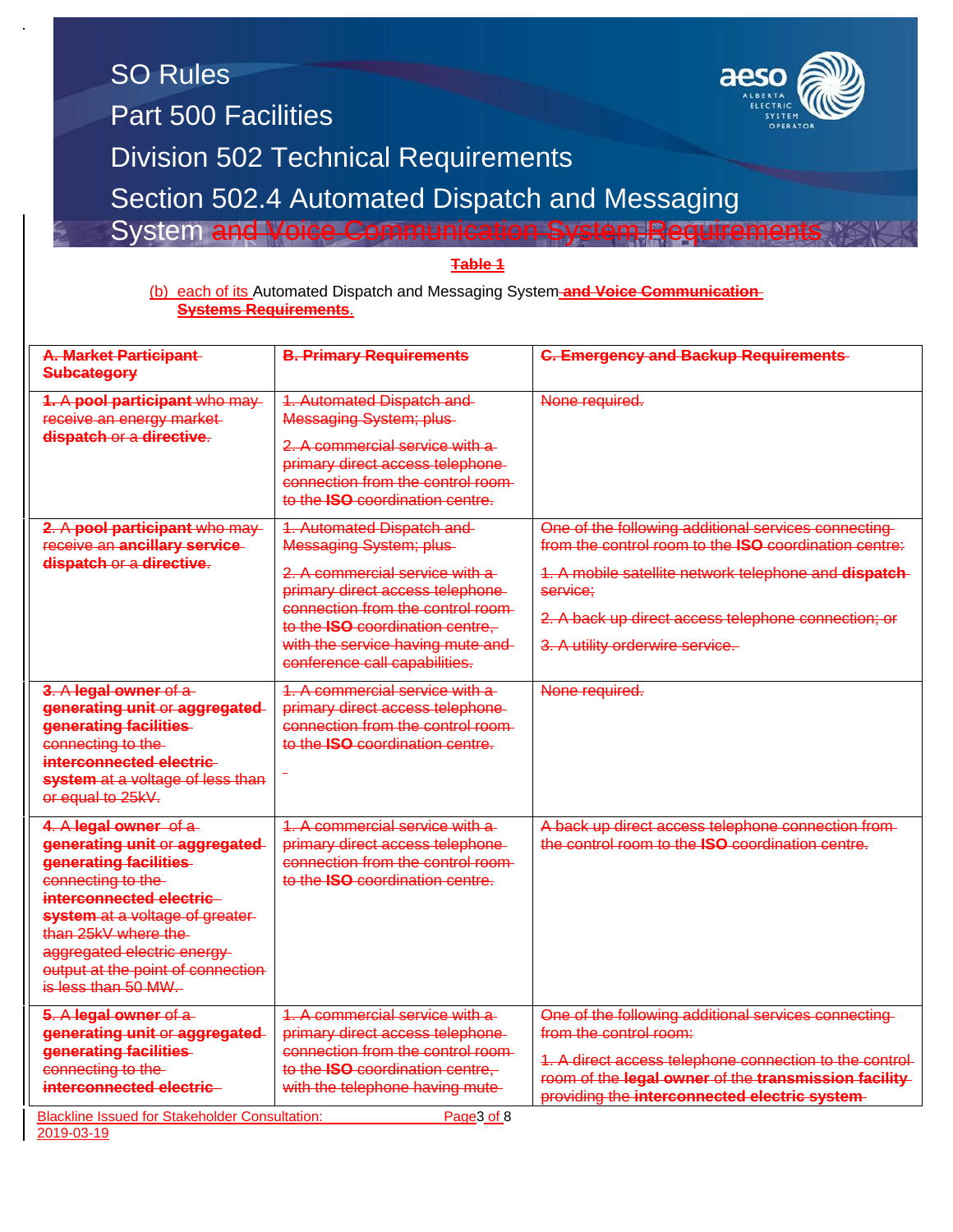| <b>SO Rules</b><br><b>Part 500 Facilities</b>                                                                                                                       |                                                                                                                                                                                                                  |                                                                                                                                                                                                                                                  |  |  |  |
|---------------------------------------------------------------------------------------------------------------------------------------------------------------------|------------------------------------------------------------------------------------------------------------------------------------------------------------------------------------------------------------------|--------------------------------------------------------------------------------------------------------------------------------------------------------------------------------------------------------------------------------------------------|--|--|--|
| <b>Division 502 Technical Requirements</b>                                                                                                                          |                                                                                                                                                                                                                  |                                                                                                                                                                                                                                                  |  |  |  |
| Section 502.4 Automated Dispatch and Messaging                                                                                                                      |                                                                                                                                                                                                                  |                                                                                                                                                                                                                                                  |  |  |  |
| <b>System and Voice Communication System Requirement</b>                                                                                                            |                                                                                                                                                                                                                  |                                                                                                                                                                                                                                                  |  |  |  |
| <b>A. Market Participant</b><br><b>Subcategory</b>                                                                                                                  | <b>B. Primary Requirements</b>                                                                                                                                                                                   | <b>C. Emergency and Backup Requirements</b>                                                                                                                                                                                                      |  |  |  |
| system at a voltage of greater-<br>than 25 kV where the<br>aggregated electric energy<br>output at the point of connection<br>is equal to or greater than 50<br>MW. | and conference call capabilities.                                                                                                                                                                                | connection;                                                                                                                                                                                                                                      |  |  |  |
|                                                                                                                                                                     |                                                                                                                                                                                                                  | 2. A mobile satellite telephone service to the ISO-<br>coordination centre;                                                                                                                                                                      |  |  |  |
|                                                                                                                                                                     |                                                                                                                                                                                                                  | 3. A back up direct access telephone connection to-<br>the ISO coordination centre; or-                                                                                                                                                          |  |  |  |
|                                                                                                                                                                     |                                                                                                                                                                                                                  | 4. A utility orderwire service to the ISO coordination-<br>centre.                                                                                                                                                                               |  |  |  |
| 6. A legal owner of a<br>generating unit providing a<br>black start capability service.                                                                             | 1. A commercial service with a<br>primary direct access telephone-<br>connection from the control room-<br>to the ISO coordination centre,<br>with the service having mute and-<br>conference call capabilities. | One of the following additional services connecting<br>from the control room:                                                                                                                                                                    |  |  |  |
|                                                                                                                                                                     |                                                                                                                                                                                                                  | 1. A direct access telephone connection from the-<br>control room to the operations room of the legal-<br>owner of the transmission facility providing the-<br>interconnected electric system connection;                                        |  |  |  |
|                                                                                                                                                                     |                                                                                                                                                                                                                  | 2. A back up direct access dedicated commercial<br>telephone connection from the control room to the-<br><b>ISO coordination centre; or-</b>                                                                                                     |  |  |  |
|                                                                                                                                                                     |                                                                                                                                                                                                                  | 3. A utility orderwire service from the control room to-<br>the <b>ISO</b> coordination centre.                                                                                                                                                  |  |  |  |
| 7. A legal owner of a<br>transmission facility, except<br>those who operate only radial-<br>transmission system<br>equipment.                                       | A commercial service with<br>primary direct access telephone-<br>connection from the control room-<br>to the ISO coordination centre.<br>with the service having mute and<br>conference call capabilities.       | One of the following additional services connecting<br>from the control room to the ISO coordination centre:                                                                                                                                     |  |  |  |
|                                                                                                                                                                     |                                                                                                                                                                                                                  | 1. A mobile satellite network telephone service;                                                                                                                                                                                                 |  |  |  |
|                                                                                                                                                                     |                                                                                                                                                                                                                  | 2. A back up direct access telephone connection; or-                                                                                                                                                                                             |  |  |  |
|                                                                                                                                                                     |                                                                                                                                                                                                                  | 3. A utility orderwire service.                                                                                                                                                                                                                  |  |  |  |
| 8. A legal owner of a<br>transmission facility operating<br>only radial transmission<br>system equipment.                                                           | 1. A commercial service with-<br>primary direct access telephone-<br>connection from the control room-<br>to the ISO coordination centre.                                                                        | 1. A back up direct access telephone connection from-<br>the control room to the <b>ISO</b> coordination centre.                                                                                                                                 |  |  |  |
| 9. A legal owner of an electric-<br>distribution system.                                                                                                            | 1. A commercial service with<br>primary direct access telephone-<br>connection from the control room-<br>to the <b>ISO</b> coordination centre.                                                                  | None required.                                                                                                                                                                                                                                   |  |  |  |
| 10. A legal owner of an-<br>electric distribution system<br>who contributes load additions<br>for black start capability<br>process requirements.                   | 1. A commercial service with<br>primary direct access telephone-<br>connection from the control room-<br>to the <b>ISO</b> coordination centre.                                                                  | One of the following additional services connecting<br>from the control room:<br>1. A direct access telephone connection to the legal-<br>owner of the transmission facility providing the<br>transmission system connection associated with the |  |  |  |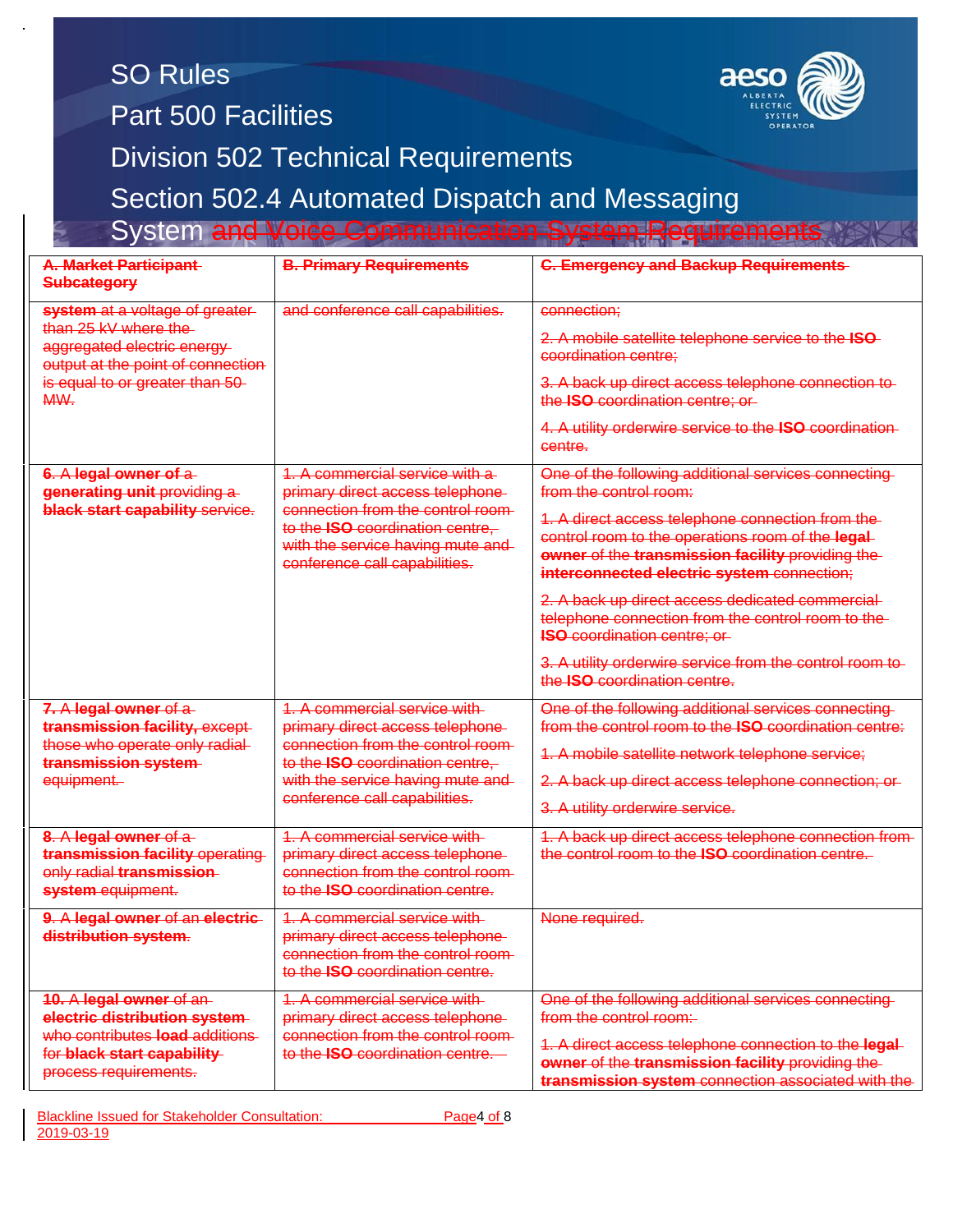## SO Rules Part 500 Facilities

System and Voice Co



### Division 502 Technical Requirements

Section 502.4 Automated Dispatch and Messaging

| <u>Oyalchi dha yoloo Oominumaddon Oyalchi Roquiromonia</u> |                                |                                                                                                |  |  |
|------------------------------------------------------------|--------------------------------|------------------------------------------------------------------------------------------------|--|--|
| <b>A. Market Participant</b><br>Subcategory                | <b>B. Primary Requirements</b> | <b>C. Emergency and Backup Requirements</b>                                                    |  |  |
|                                                            |                                | <b>black start capability service.</b>                                                         |  |  |
|                                                            |                                | 2. A mobile satellite network telephone service to the-<br><b>ISO coordination centre; or.</b> |  |  |
|                                                            |                                | 3. A utility orderwire service to the ISO coordination<br>contro<br><del>contro.</del>         |  |  |
|                                                            |                                |                                                                                                |  |  |

#### **Emergency and Back Up Communication Systems Requirements**

**8** Each applicable **market participant** and the **ISO** must use the specified emergency and back up communication systems when there is an event that causes a primary communication system to be materially disrupted or impaired, including an eventsuch as:

(a) a real time **system emergency** condition, as may be referenced in any **reliability standard**; or

(b) a **disturbance** or interruption of service by any provider of a primary communications system service.

#### **Testing of Emergency and Back Up Communication Systems**

**9(1)** The **ISO** must conduct tests for all emergency and back up communication systems on a reasonable basis and the testing schedule time and date must be made known reasonably in advance to the **operator** of a **market participant** whose system will be tested.

**(2)** If the test is a success then the **ISO** will not notify the **operator**, but if the test is a failure then the **ISO** will verbally notify the **operator** of the failure no later than twenty four (24) hours after the test in completed.

**(3)** After the **ISO** notifies the **operator** of the testing schedule, the **operator** must ensure that there are trained personnel available to conduct and facilitate the test at the designated date and time.

**(4)** In accordance with the confidentiality provisions of subsection 2(1) of section 103.1 of the **ISO rules** *Confidentiality*, the **ISO** must keep confidential the name of any facility that is subject to testing, and the date and time of the tests.

**(5)** If there is a failure of a test, then the applicable **market participant** or the **ISO**, depending on whose emergency and back up communication system has failed, must ensure the cause is investigated and repaired as soon as reasonably possible, but in any event the system must be repaired no later than five (5) **business days** after:

(a) the date of the test failure, in the case of the **ISO**; or

(b) the date of delivery of notice of the test failure, in the case of the **market participant**.

**(6)** The **ISO** must keep a copy of any test results for no less than two (2) calendar years after the date of the test.

#### **Loss of Emergency and Back Up Communication Systems**

**10(1)** If either the **ISO** or a **market participant** experiences a material disruption or complete loss of any emergency and back up communication systems at a point in time other than during a test period, then verbal notice must be given by:

(a) the **ISO** to all affected **market participants**, if the **ISO** suffers the disruption of loss; or

(b) the applicable **market participant** to the **ISO**, if the **market participant** suffers the disruption or loss.

Blackline Issued for Stakeholder Consultation: Page5 of 8 2019-03-19 **(2)** The **market participant** that experiences the disruption or loss must investigate and repair it as soon as reasonably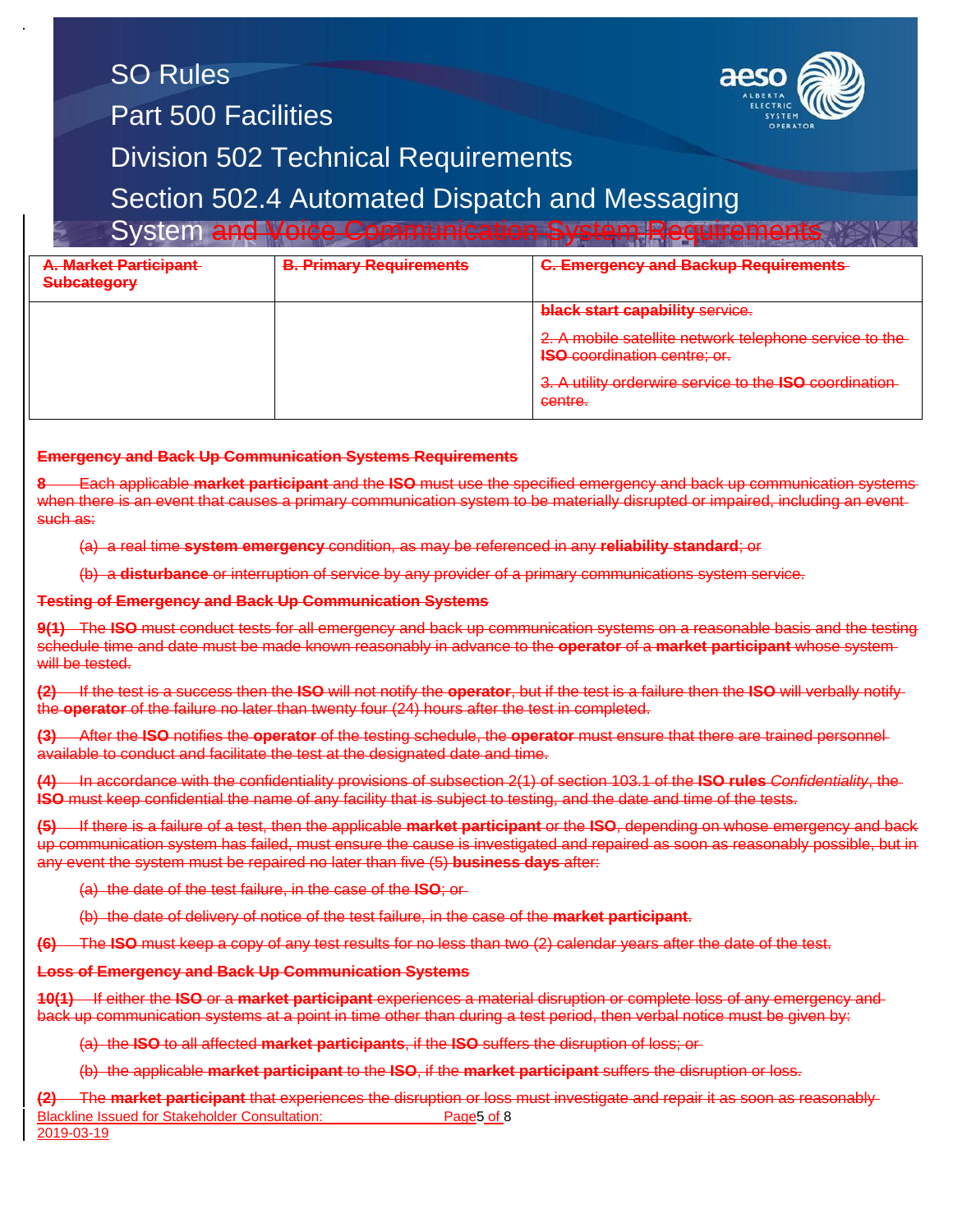

possible, but in any event no later than five (5) **business days** after the date of the discovery of the cause of the disruption or<br>loss loss.

#### Part 500 Facilities **Appendices**

Program diamagna Prince de Silbos Appendix 1 – *Technical Standards in Effect as of 2007*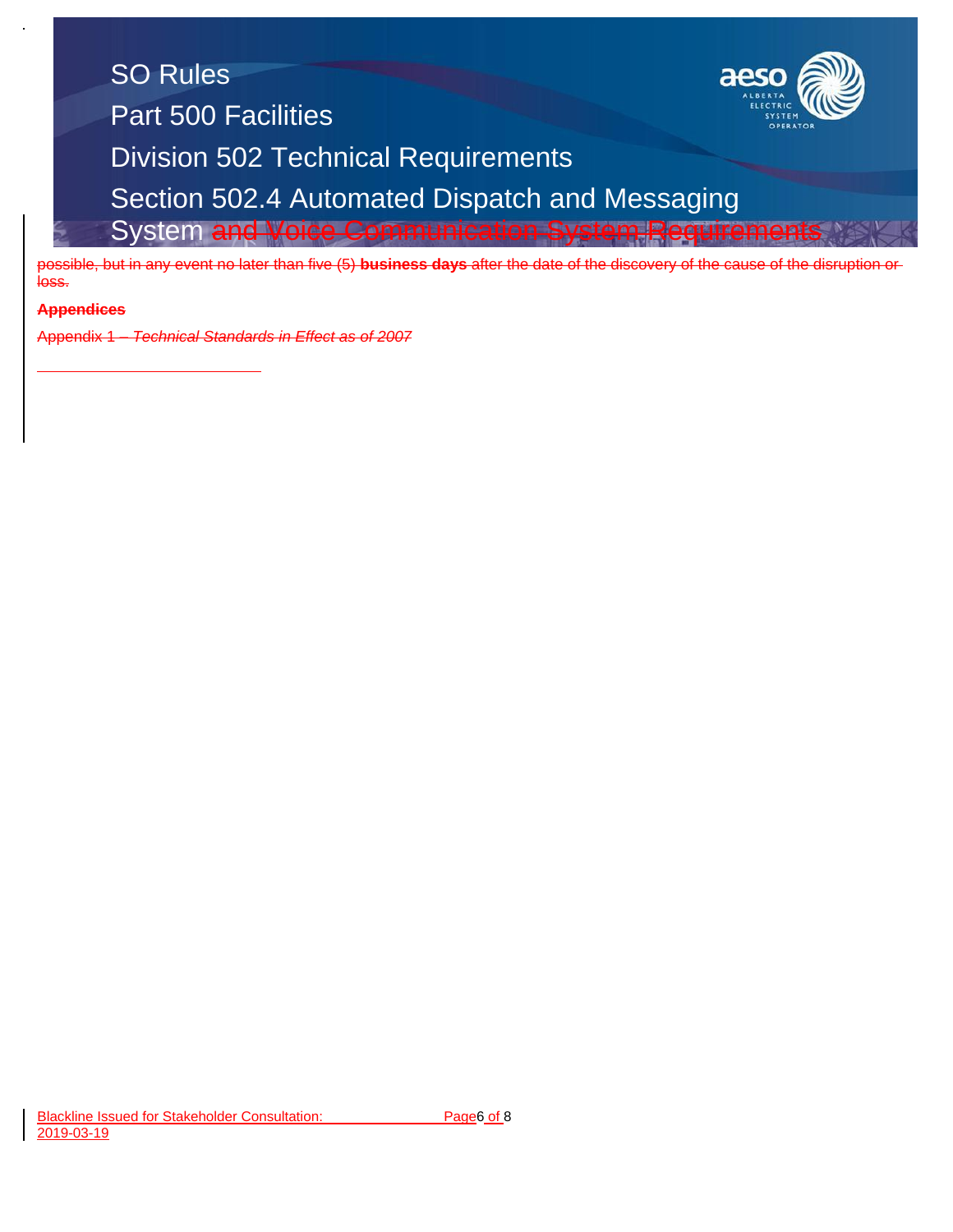## SO Rules Part 500 Facilities Division 502 Technical Requirements Section 502.4 Automated Dispatch and Messaging System and Voice Com

## **Revision History**

| <b>Date</b>           | <b>Description</b>                                                                                                                                                   |  |
|-----------------------|----------------------------------------------------------------------------------------------------------------------------------------------------------------------|--|
| $2011 -$<br>06-01     | Initial release                                                                                                                                                      |  |
| $2013 -$<br>$01 - 08$ | Appendix added containing authoritative system availability<br>requirements specified in Table 2 of ISO OPP 003.2.                                                   |  |
|                       | Previously defined terms have been un-defined and so the words<br>have been un-bolded unbolded.                                                                      |  |
| $2014 -$<br>$07-02$   | Unbolded the reference to "outage" in Appendix 1.                                                                                                                    |  |
| $2015 -$<br>$03-27$   | Replaced "effective date" with the initial release date in sections<br>$2(1)$ , $(2)$ and 3; and replaced the word "Effective" in the Revision<br>History to "Date". |  |
| 2018-<br>$XX-XX$      | Removed all Voice Communication requirements and moved into<br>502.17.                                                                                               |  |
|                       | Removed removed 2(5) requirement for the ISO.                                                                                                                        |  |
|                       | Added 3 (3).                                                                                                                                                         |  |